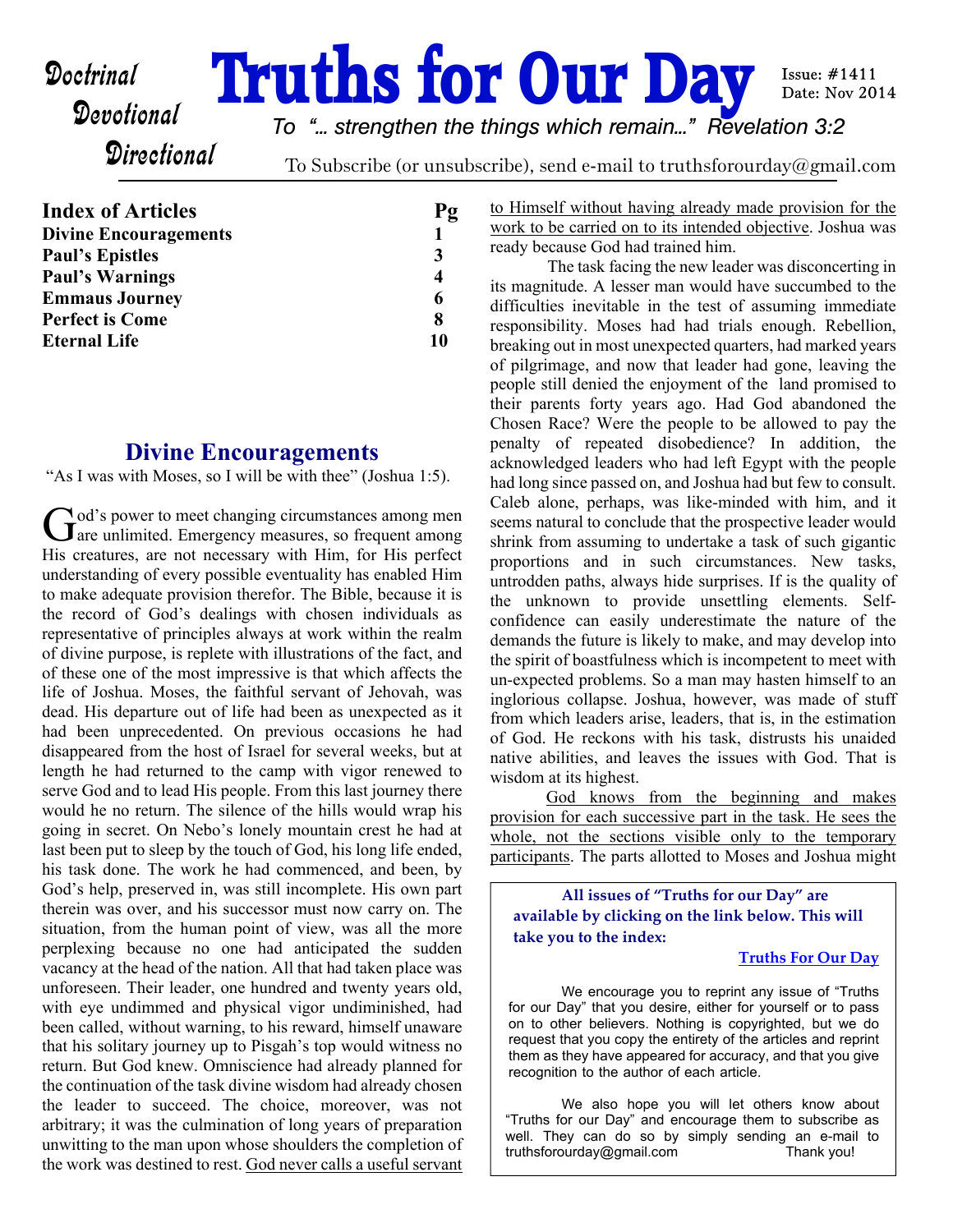differ, but their Master was the same. The difficulties confronting each might assume different aspects, but the source of wisdom at their disposal was identical. Their temperaments and training might vary, but their inspiration for and power in service were alike. Joshua could rely upon the presence of God. Moses had commenced his career with a similar promise, repeated frequently in the course of his service in words such as, "My presence will go with thee, and I will give thee rest." The new leader had the added encouragement of knowing that God had implemented His every promise to the uttermost degree. God lived to carry on His own work. Joshua was but an instrument.

 The situation, despite circumstances which pointed in the other direction, was not without encouragement. Joshua was not an undisciplined tyro. He was a veteran campaigner who had numerous qualifications for the vacated post. His infancy had experienced the bitterness of slavery. His youth had participated in the excitement of a national liberty gained by an act of divine intervention. For years in the desert he had served with Moses, abiding faithful to him and to God when the camp had rocked with disaffection. He had pioneered into the new land about to be possessed, returning convinced of the war-like nature of its inhabitants, of the fruitfulness of the land, but assured that, despite the seemingly insurmountable difficulties, faith, through God, would triumph. In short, he was a man after God's own heart, a man trustworthy because he had learned to trust in God. The long years of training (dare we call them too long?) were but preparatory for the most glorious term of divine employment. God makes no mistakes in His choice, although Joshua may have been fearful regarding his own capabilities. But divine wisdom does not leave even a well trained and equipped man to his own resources and ingenuity. Tasks allotted by God demand supernatural endowments and extraordinary encouragements. Joshua's equipment we know. Let us observe the encouragements he received. They are summed up in one pregnant declaration, **"As I was with Moses, so I will be with thee; I will not fail thee, nor forsake thee."** Nobler words in the situation could not be conceived; more heartening inspiration could not have been uttered. The announcement vibrates with fact encouraging hope, it thrills with reality. **First, God was not dead. Generations pass. He remains.** Servants make their exits from the stage of time, their parts played in the great drama of the divine plan, but God abides, the invisible Supervisor of even; scene. Circumstances and place do not diminish His interest in individuals, nor divert His concern from those represent Him. He knows the end

**Second, God would not relinquish the real direction of affairs.** "I was with Moses . . . I will be with thee." Thus we are reminded that all divine work is primarily God's. He may or may not call human leaders to posts of honor and responsibility, but they are merely servants of His. Their usefulness is wholly dependent upon their obedience to His commands. The policy is God's. He dictates the methods of operation. Such is always the divine attitude, exemplified again and again in history. One example will suffice Mark records the fact of the ascension of our Lord in these words: "He was received up into heaven, and sat down on the right hand of God : and they (the disciples) went forth and preached everywhere, the Lord working with them and confirming the word with signs following." The Acts of the Apostles are nothing other than a commentary upon Mark's declaration. The glorified Lord has not relinquished, during these two thousand years, His interest in the work which He Himself had commenced on the earth. He never will. So every new departure in the service of God can take for its motto the words, "I was with, I will be with you."

**Third, God appeals to the past as an encouragement for the future.** "As I was with Moses, so I will be with thee." At no juncture in the forty years from Egypt through the wilderness to the borders of Canaan had God failed His servant. Again and again He had called Moses into closest consultation with Him regarding His purposes. Even when the servant had failed Him, yet did He not forsake him. Nor did He turn away when, in a moment of self-will, he might have provoked God to wrath. In no circumstance had Moses found God a disappointment, for He was a Friend with infinite resources. Where others had obstructed the great leader in the performance of his duties, and had attempted to usurp his authority, God had withstood their devices, and vindicated the honor of His servant. No vexing problem arose which did not discover God as an unerring Guide whose wisdom could resolve every perplexity and allay every fear. SURELY, then, there was significance in the four times repeated exhortation, "Be strong and of a good courage." Nothing heartens a Christian for a hitherto unattempted task like the recollection that at his disposal are the identical resources which his predecessors have availed themselves of and by which they have accomplished their services to benefit others. Such observations are but natural to the editor of this magazine, who now assumes responsibility for its continuance from this month onwards. The task is one from which his years would make him shrink. His predecessors were men of matured experience and acknowledged scholarship. Their suitability for their work was unquestioned, and they brought to the discharge of their duties years of service and study which had equipped them in numerous ways. Their labors are over, but the work of their Lord continues, and to that, at the desire of many in various parts of the country, we have set our hand "with fear and trembling." Testing days lie ahead, vexing problems convulse the world, difficulties face us everywhere. We need heavenly wisdom. Our God will not fail.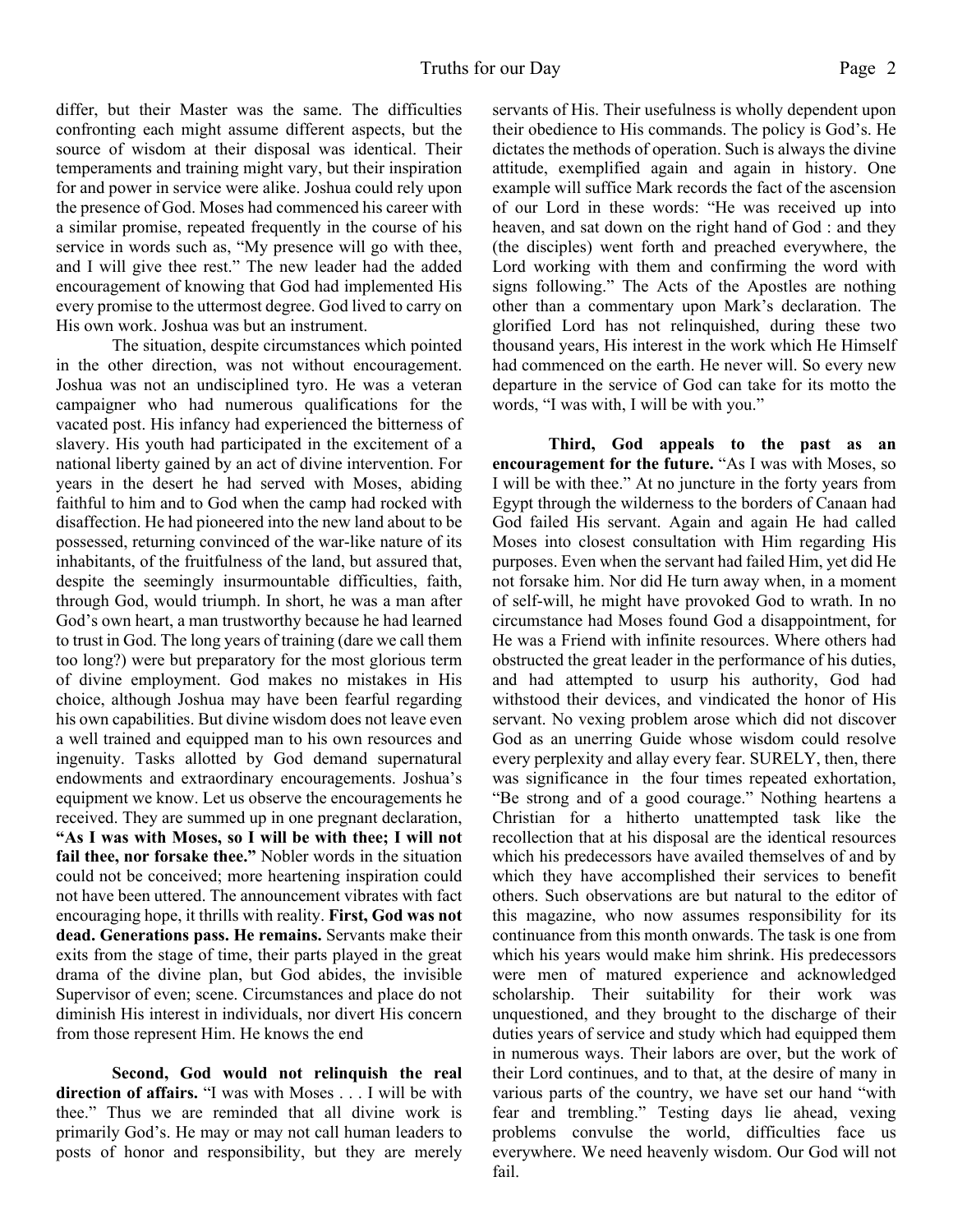**If we act only because our path is clear of difficulty, this is not Faith. Faith acts upon God's Word whatever the difficulty; and to walk by faith brings highest glory to God; but it is a crucifying the flesh.**

#### **Paul's Epistles Linked with Other Epistles** *W. Rogers*

 $\sum$  hile considering the character of Paul's ministry in his later epistles, as compared with his earlier ones, it may be of interest to turn our thoughts to the letters of his fellow apostle Peter. For they in all probability were written shortly after these of Paul to Timothy, and Titus; and since Peter, like Paul, was thinking of his "decease" as being close at hand when he wrote them (2 Peter 1:13-15), we may expect to find in them, too, matters with regard to which that great servant of Christ judged it needful to "stir up the saints by putting them in remembrance" (2 Peter 3:1), in view of his imminent departure.

 On comparing them with Paul's last writings, it will be found that they are in much the same strain; special emphasis being laid on conduct (or "conversation," as it is somewhat unfortunately rendered in the A.V.), and solemn warning being given as to false teachers and other evils of the "last days"; just as is the case in 1st and 2nd Timothy. One notable difference there is, however, between them, in the many references Peter makes to a fierce persecution that meanwhile had arisen, a persecution of which both Paul and he ultimately became victims.

The saints to whom Peter's epistles were written included those of Asia (1 Peter 1:1), the province of which Ephesus was at that time the capital city; and since Timothy was at Ephesus when Paul wrote to him, we have here an additional link in connection between these writings. It is, however, but one of many such links in the New Testament, of which quite a large section has association of some kind with Ephesus and its neighborhood; and it will assist considerably towards an intelligent grasp of any one passage or book in that section if its connection with the others and its place in the series are kept in mind.

 To begin with, we have in Acts the account of Paul's great work there, when, after having been forbidden on an earlier occasion "to preach the Word in Asia" (16:6), he at length paid Ephesus a brief visit 18:19-21), and shortly afterward returned to commence what proved to be the longest and most successful, though most difficult, piece of service in his entire career (ch. 19). During its course "all they which dwelt in Asia heard the Word" (19:10), for "a great door and effectual" (1 Corinthians 16:9) was opened to him, in spite of the "adversaries." The troubles that were caused by the latter are described from the outward point of view in Acts 19, and from the inward in 2 Corinthians 1:8-10.

 But we pass on to Acts 20:16-38, where we find the account of a meeting arranged by the apostle with the elders of Ephesus, as he went by on his journey to Jerusalem. His solemn address on that occasion is given at length, with its warning of dangers to come from without and within, and its commendation of them "to God and the Word of His grace." In both these respects his speech is a foreshadowing of the kind of ministry he was to give, years afterward, in the pastoral epistles.

 Next we think of his great letters to the saints at Ephesus and the adjacent town of Colosse, in which are reached what we might speak of as the highest heights and deepest depths of New Testament teaching; and from those we pass on to the epistles to Timothy, which are also, as we have seen, so far as their destination is concerned, epistles to Ephesus. Following these, we have the letters of Peter, written, as has already been pointed out, to saints in "Asia"; and at last we reach the Revelation, which is addressed, as is well known, to the Assemblies in Ephesus and the district surrounding.

 It is doubtful whether even all this exhausts the list of Scriptures that have connection with this part of the Roman world; for since John evidently spent his closing years at Ephesus, it is likely that his epistles, and possibly his Gospel also, were written there.

 When all these writings are studied connectedly, they will be found to stress, repeat, and develop certain lines of truth more fully than is done anywhere else. For example, most of the New Testament passages which spring to our minds, when we think of the importance of the Word of God to the believer, are to be found in one or other of them, (Acts 19:20; 20:32; Ephesians 5:26; 6:17; Colossians 3:16; 1 Timothy 4:5; 2 Timothy 2:9, 15; 3:15-17; 4:2; 1 Peter 1:23-25; 2:22; 2 Peter 1:19-21; 1 John 2:14; Revelation 3:8; etc.) Again, we meet in them frequent references to love, of which the most noteworthy are the six times repeated "in love" of Ephesians; the various wrong loves mentioned in 1 and 2 Timothy, such as love of self, love of money, love of pleasure, etc., the challenge to the church of Ephesus concerning "first love" in Revelation 2:4; and, of course, many verses in 1 John. On the other hand, they contain numerous references to the activities of Satan, and of the evil spirits associated with him, against God's people. The narrative of the three years' work at Ephesus in Acts 19 gives prominence to his efforts at opposition. Evil spirits were much in evidence (vv. 12-16), as had been the case in Galilee during our Lord's own ministry there and books of Satanic arts were in such profusion that those burned by the converts were valued at 50,000 silver pieces. Again, in Paul's letter to Ephesus he is brought before us in 2:2; 4:27; and 6:11-12; as he also is in 1 Peter 5:8; and most frequently of all in the book of Revelation. But as interesting as any are the references to him in our epistles to Timothy. In 1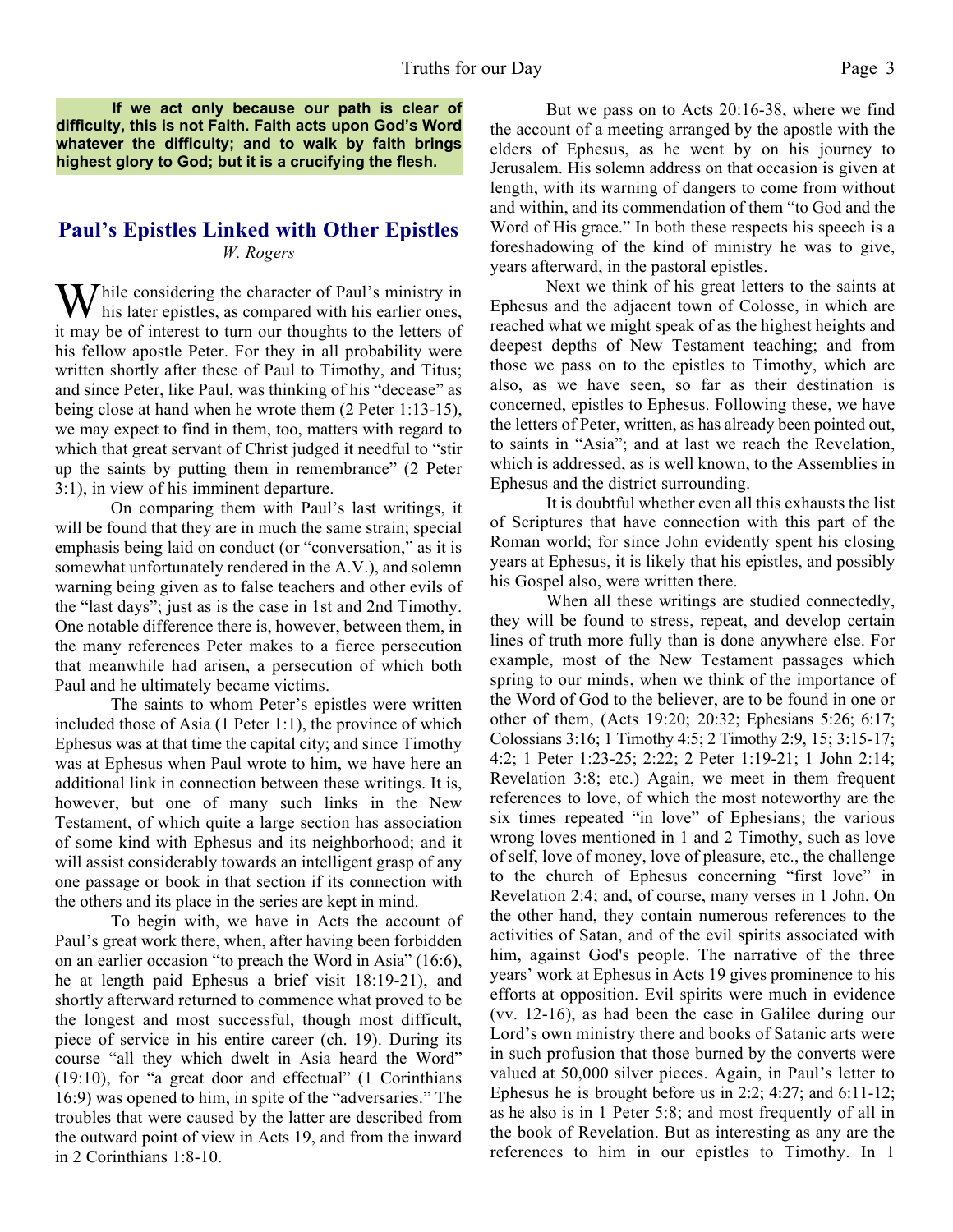Timothy 1:20 certain men are "delivered unto Satan that they may learn not to blaspheme." In 3:6-7 we read of "the condemnation of the devil" and of "the snare of the devil," the latter of which is again mentioned in 2 Timothy 2:26. 1 Timothy 4:1 warns us of seducing spirits and "doctrines of devils"; while 5:15 tells us that some young women had "turned aside after Satan." And finally, our adversary the devil is doubtless the "lion" spoken of in 2 Timothy 4:17.

 Perhaps the most interesting series of connections between these Ephesian scriptures, as they might be called, are those which set forth on the one hand the value of gifted men when their gift is subject to the Lord and their hearts are true to Him; and on the other, the danger to the saints from such men when this is not the case. Thus in the portions of Acts above mentioned we see, first Paul's own subjection in refraining from going to Ephesus until God's time had come, then the character and teachableness of the gifted Apollos (18:24-28); and lastly the warning to the elders (20:30) of dangers to be apprehended from amongst themselves. In Ephesians 4:7-16, which might well be called the foundation passage of all others with regard to the gifts and God's purpose in giving them, we learn what results are to be effected by their due exercise, while in Colossians 2:4, 8, etc., are depicted the evils which may be wrought by teachers who are not in subjection to Christ. Similarly, in 1 Timothy 3:1-13; 4:6-16 and 5:17-22 we see men of ability and gift acting for God; while in 2 Timothy 2:17-18 we find such men doing the devil's work. A like contrast is found between 1 Peter 4:10-11 and 5:1-4 on the one hand, and 2 Peter 2:1-3. On the other, while John's epistles and the letters to Ephesus and the other churches in Revelation 2 and 3 are filled with warnings as to teachers of evil and the mischief that may be done by them.

 All these matters have their lessons for saints today, since the same dangers are still existent; the danger of leaving first love; the danger of not giving to the Word of God its due place; the danger from gifted men who have got out of touch with God and acquired an abnormal sense of their own importance. They are dangers into which many of the Lord's people have already fallen, and to which all of us are exposed. But especially is the stage which had been reached when the epistles to Timothy and Titus were written in various ways similar to that which at present obtains; and therefore we may confidently turn to these writings for both the warnings and the encouragements of which we stand in need.

 At an earlier period our assemblies—those which then existed—were given much doctrinal ministry, which was indeed what they most required. Truths that had been almost buried for centuries had, so to speak, been dug up again at that time, and were being set forth clearly and fearlessly—truths as to the character of the present dispensation, the heavenly calling of the Church and its unity, the coming of the Lord for His people, the future of Israel, and others of similar nature. These were what had brought the saints out from their sectarian associations and drawn them together, so that naturally they were given prominence in their meetings and much appreciated.

 Such doctrinal ministry is still required, and always must be, so long as assemblies continue and grow. In comparatively few of them is there a sufficiency of it at present. But as time has passed the same developments which were seen in the churches of New Testament days have again been manifested, the profession without much outward evidence of life, the turning aside after a time of some who appeared to start well, the rising up in our midst of various kinds of troublers, and above all a growing spirit of world conformity. This being so, there is surely needed also a ministry of warning, with an increased emphasis on the practical bearings of the truth we claim to hold and it is in this connection that Paul's last written epistles have a special value for today.

My FUTURE upon earth is to me all unknown. I only know that I have

The Hidden Secrets of God in front of me, The Wings of God to overshadow me The Hand of God to lead me, The Presence of God to cheer me, The great Lord, to whom past, present And future are all like, to be Guide and Guard forever.

# **Paul's Warnings to Saints**

*Joel Portman*

*"*Take heed therefore unto yourselves, and to all the flock, over the which the Holy Ghost hath made you overseers, to feed the church of God, which he hath purchased with his own blood. For I know this, that after my departing shall grievous wolves enter in among you, not sparing the flock. Also of your own selves shall men arise, speaking perverse things, to draw away disciples after them. Therefore watch, and remember, that by the space of three years I ceased not to warn every one night and day with tears." (Acts 20:28-31)

In His ministry as an apostle, Paul labored fervently to bring the gospel to the Gentiles to which he was primarily n His ministry as an apostle, Paul labored fervently to sent. He could speak as an apostle and as an elder among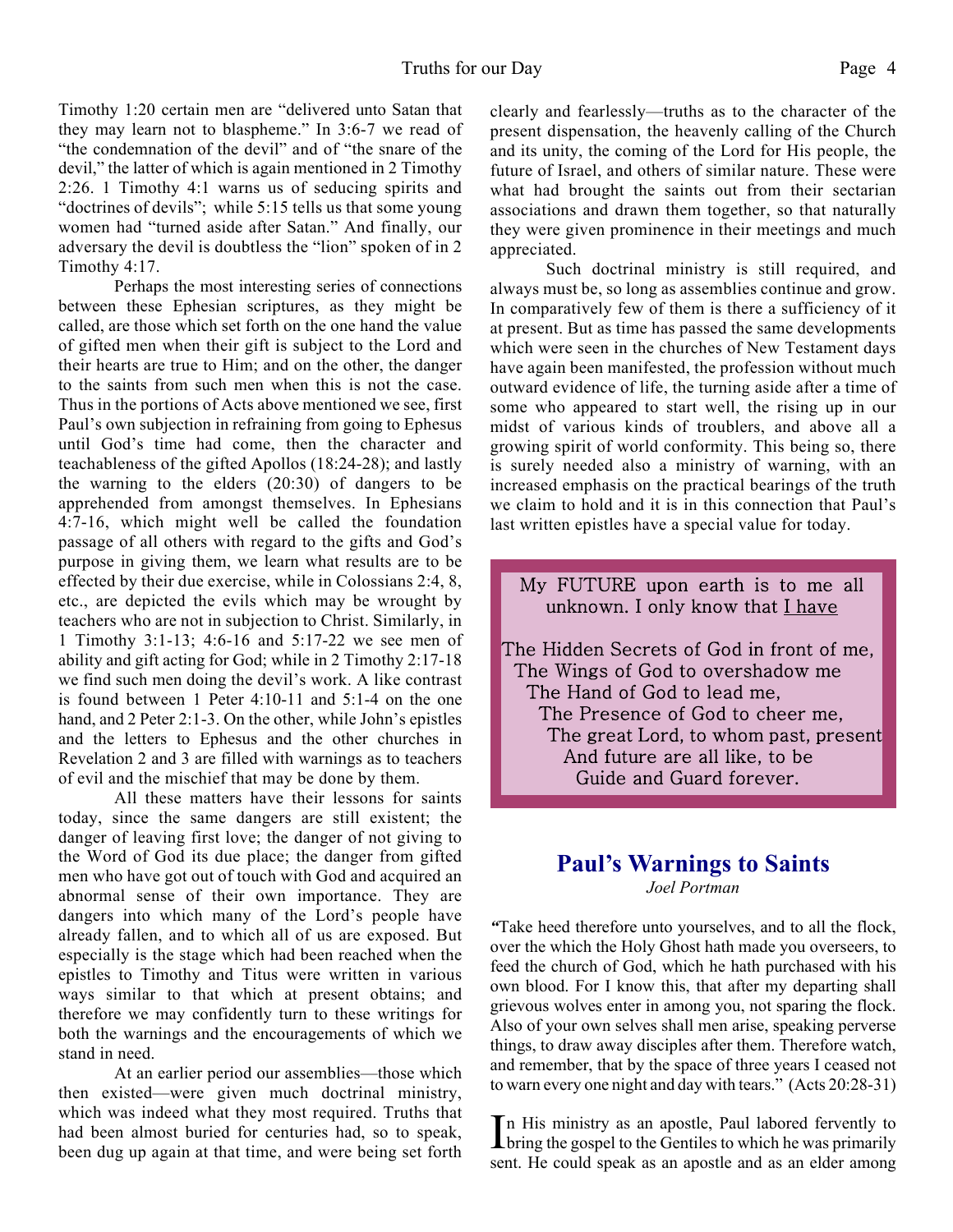these elders as he summoned them to Miletus, as one who had labored night and day, teaching and warning them as he faithfully brought before them all the Word of God. He had set a pattern as a faithful evangelist, a fitted teacher, and a fervent shepherd among them. He also had knowledge of the future and the coming apostasy that would occur after his departure, so we find him warning these elders of what he anticipated would take place with enemies from without and from within.

 What he predicted in these verses occurred very shortly after the departure of the apostles. We can find the entrance of those who came into the church from without, unsaved, ambitious men, who were determined to destroy the flock of God. In addition, there was the rise of those from within, from among those who were genuine believers and who had a place of leadership in the churches, who were seeking power and influence over others, even to the point of twisting the Word of God to attain their own ends. This is certainly a fact of history that should serve to warn us in these days of departure and weakness.

 However, those conditions that took place early in church history can be and are repeated in our day, as we near the end of this age. The attacks of the enemy of God and God's people haven't changed, and we yet need the warning and admonition of the apostle today, **"Take heed therefore unto yourselves and to all the flock. . . Therefore watch, and remember"** (vs. 28, 31).

#### **Grievous Wolves from Without**

"I know this," (v. 29) is a word that, as Mr. Vine indicates, signifies clear and certain knowledge of a matter. It is a knowledge either derived from observation of circumstances or conditions ("to see"), or it can also suggest knowledge that has been received by understanding of the truth of God's Word. It was already clear that the work that God had established through his preaching was under the attack of spiritual enemies. Satan is continually opposed to anything of God. Paul said that "we are not ignorant of his devices," (2 Corinthians 2:11). Paul's discernment of approaching attacks was clear, and he desired to warn these elders so that they might also be on guard and alert against every attempt to cause havoc among the saints.

 "Grievous wolves" is an expression that indicates their ferocity and complete lack of compassion for the welfare of the sheep. They were violent and rapacious, intent on destroying the testimonies that had been established through the work of the Holy Spirit. This characteristic indicates those who were motivated by the "roaring lion" who goes about seeking to devour any and all who are contrary to his ambitious plans. True shepherds are responsible to guard the flock and to recognize any attempts by those of this nature to enter, and to repel them at every point (Titus 1:10-11). Peter charges the elders to "feed the flock of God" (1 Peter 5:2), which means that they must fulfill all

the responsibilities of a shepherd who has the welfare of the flock in his heart.

 Discernment and understand of the times and conditions is most important in any age, and sadly, when that is lacking among responsible men, it makes the entrance of those who would seek to harm the flock possible. We have mentioned that Peter spoke of Satan going about as a roaring lion, seeking whom he might devour (1 Peter 5:8) and in view of that relentless attack, the elders and believers to whom he was writing were warned to be sober and vigilant. They were to resist him. The direct attacks of those from without are easier to detect, but Paul also wrote of Satan's ministers transforming themselves into ministers of righteousness, even as Satan, like a chameleon, also transforms himself into an angel of light (2 Corinthians 11:14-15). This kind of attack is more difficult, since it can be subtly introduced without believers being aware of it. His approach to Eve in the garden wasn't as an enemy, but as a supposed friend who wanted something better for her than what God had given. There are those who would interject thoughts into the minds of believers that are completely opposed to the principles that God's Word teaches, and which would supplant them with the use of carnal, worldly methods.

 It is possible that the entry of grievous wolves was anticipatory of the periods of direct persecution that took place after the apostolic period. Peter seems to see that the conditions that the saints were experiencing in his day, which seem to be of a lesser nature of opposition but still serious, were an indication of the coming persecutions. This frontal attack from without can take many forms, but it is always directed toward undermining God's work and ruining the testimonies of His people.

 The Lord spoke of the reality of men like wolves, seeking to destroy, even to the extent of entering the flock (John 10:12, Matthew 7:15, Luke 10:3). This calls for the need of vigilant shepherds, who are on guard and caring for the flock with tender concern. This is a need in any day.

#### **Ambitious Men Within**

Even more serious was the rise of men who were part of the churches, evidently genuine believers, who had ambitions to promote themselves by using the Word of God perversely to draw away followers after them. It would seem that the expression "of your own selves" indicates that these were already considered to be leaders among the saints, some from the body of those like the elders who Paul is addressing. This would only increase their possible influence, since the saints naturally tend to recognize the authority of those who have been given such a place and who can possibly handle God's Word more adroitly than they. Those who are in responsibility, whether elders, servants, or full time preaching brethren, must carefully consider their objectives in view of the potential to cause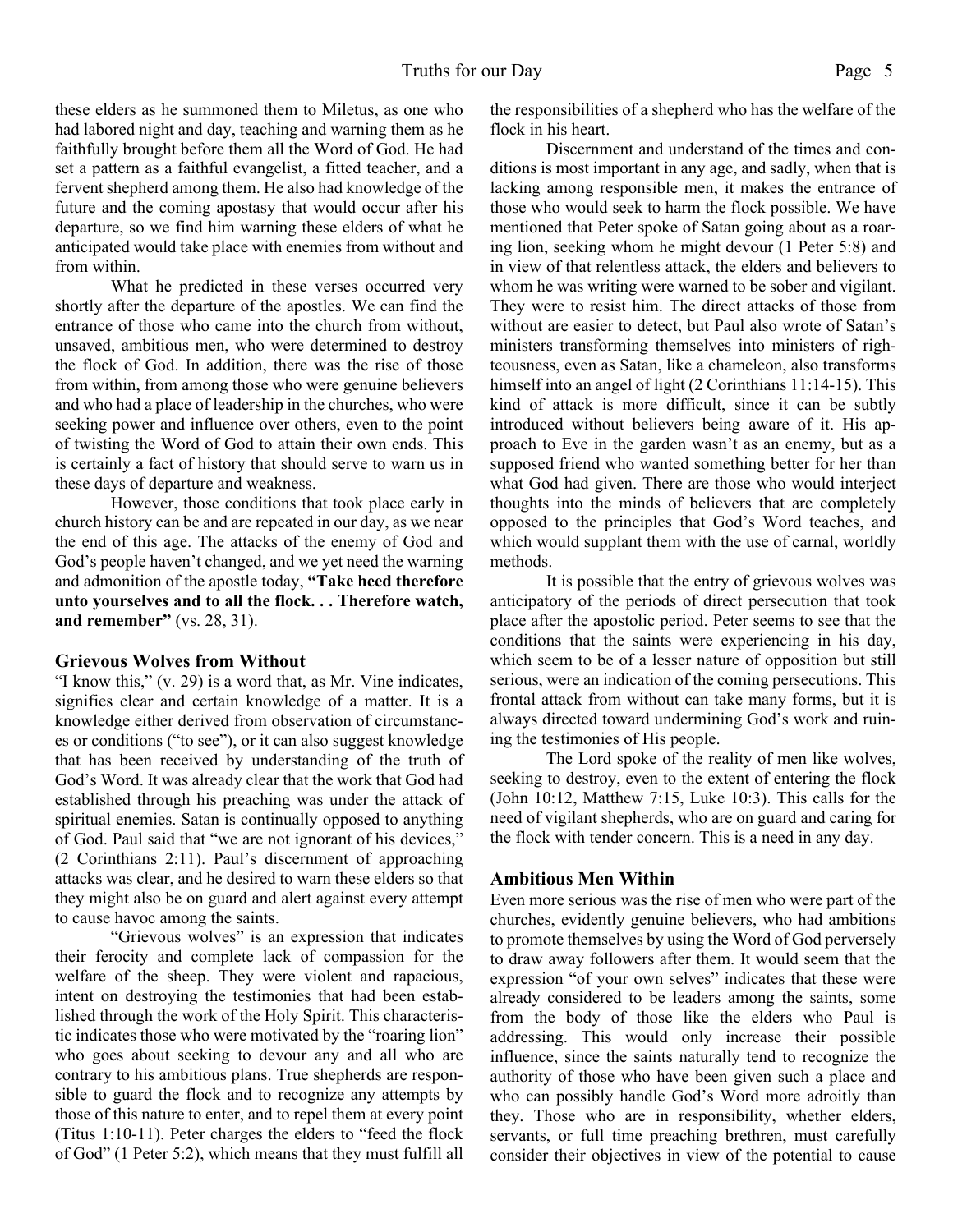blessing or harm. Sadly, as older men have warned us, **there is enough carnality in any of us to hinder or harm the work of God.** Self-seeking has always been a human failure. Paul begins this warning by telling them to "take heed therefore unto yourselves" and this is most essential. Mr. Kelly comments, "The first of all duties is to take heed to our own selves, whatever may be our position, and this an overseer is more particularly to weigh. For what can be more dangerous than activity about others when there is carelessness as to ourselves? It is not from the word abstractedly, but from its shining on the path of our own experience that most is learnt practically. Undoubtedly we may learn from others, and through others; but how can there be reality, unless we take heed 'unto ourselves'?"

 Peter also speaks of those who would rise from among the believers, who were false teachers who would bring in damnable heresies and cause many to follow their pernicious ways (2 Peter 2:1-2). Jude also takes up a similar note of warning by speaking of those who have crept in unawares among the believers (Jude 4). Again, Paul warns Timothy of the evil results of men like Hymenaeus and Alexander in 1 Timothy 1:19-20. So the rise of those of which Paul is speaking wasn't unexpected, and saints need to be on guard and warned against them.

 There is a great need to carefully assess that which is said publicly or suggestively in private. Sometimes suggestions can be made by an individual that are intended to cast doubt on another's testimony or exercise. More than one good brother has been hindered in his work or ruined in his fellowship with others as a result of someone who is opposed to him or who is seeking to influence other believers to align themselves with him. We surely need Paul's closing admonitions in our day as much as these men did who were listening to him.

#### **Paul's Remedies to Apply**

The faithful apostle closes his message to these men with four essential practices for their safety:

**1. Watch.** The verb is in the present tense, so it indicates that this must be a constant exercise of heart, maintained with vigilance. "Keep on watching" might be one way of expressing it. This requires wakefulness, alertness, and awareness of the reality of such attacks that can take place at any moment. Paul commands them to maintain this condition, not lapsing into lethargy, not assuming that all is well when it isn't. This is most essential. Sadly, one of the charges of the Lord against the assembly in Laodicea was that they were completely unaware of their actual condition. At ease, self-satisfied, and without any concerns had left them in a state that was completely dissatisfying to the Lord. Old Testament prophets were like watchmen on their posts, charged with alerting the people to coming dangers and responsible if they failed (Isaiah 21:6, 11-12; Ezekiel 3:17, 33:2, 6-7).

These elders were charged with a similar responsibility, and they will give account for their faithfulness or lack thereof (Hebrews 13:17).

**2. Remember the warnings.** Paul had faithfully warned these men as well as all the saints of the dangers that they would face. They needed to continue to remember those warnings. How easy it is to forget what has been said in the past, and then when we most need that counsel at a moment of crisis or peril, we fail to gain the benefit of it. He had done so with tears, for they were very dear to him. Sadly, we find in Revelation 2 that the Lord again warns the same ones, and reminds them that what was most essential, maintaining their first love, was what they had lost. Do we remember the truths that have been ministered to us by faithful men of the past, or do we forget them and fail to recognize the dangers of the present conditions?

**3. Depend on God.** The only dependable resource for the child of God is their confidence in God. Outward conditions can deceive, self-sufficiency will always fail, but those who wait on the Lord will always be sustained. Paul, now leaving them, was entrusting them to the care of God and expecting that He would guard and guide them as they faced changing conditions in his absence. Men may come, and those of the past are deeply appreciated as well as those of the present; however, we cannot depend on men. "Trust in the Lord with all thine heart, and lean not unto thine own understanding." (Proverbs 3:5), and "He that is of a proud heart stirreth up strife: but he that putteth his trust in the LORD shall be made fat. (Proverbs 28:25). Those who put their trust in the Lord will be made safe (Proverbs 29:25). He is always faithful!

**4. Obey His Word**. It is the word of His grace through which there is a constant supply for every need that we face. This is often the point of failure in our lives. Like Adam, we know what His Word says, but we fail to obey it. The difference between the house of the wise man and that of the foolish in Matthew 7, lay in the fact that the wise man obeyed and DID His sayings, whereas the foolish man didn't. It's not enough to know; it's essential to practice in our lives daily. James tells us that a man who is only a hearer of the Word and not a doer, is one who deceives himself, (James 1:22). The sphere of our protection is in the effective practice of the truth that we know from God's Word. May He enable us to practice what we know and go on to know the Lord.

#### **The Emmaus Journey**

*W. McCracken, Cleveland, Ohio, WIS June 1942* Read Luke 24:13-19, 25-32, 36-41, 49-53

This is a very precious portion of the Word of God. If you read through the 24th chapter of Luke, and if you you read through the 24th chapter of Luke, and if you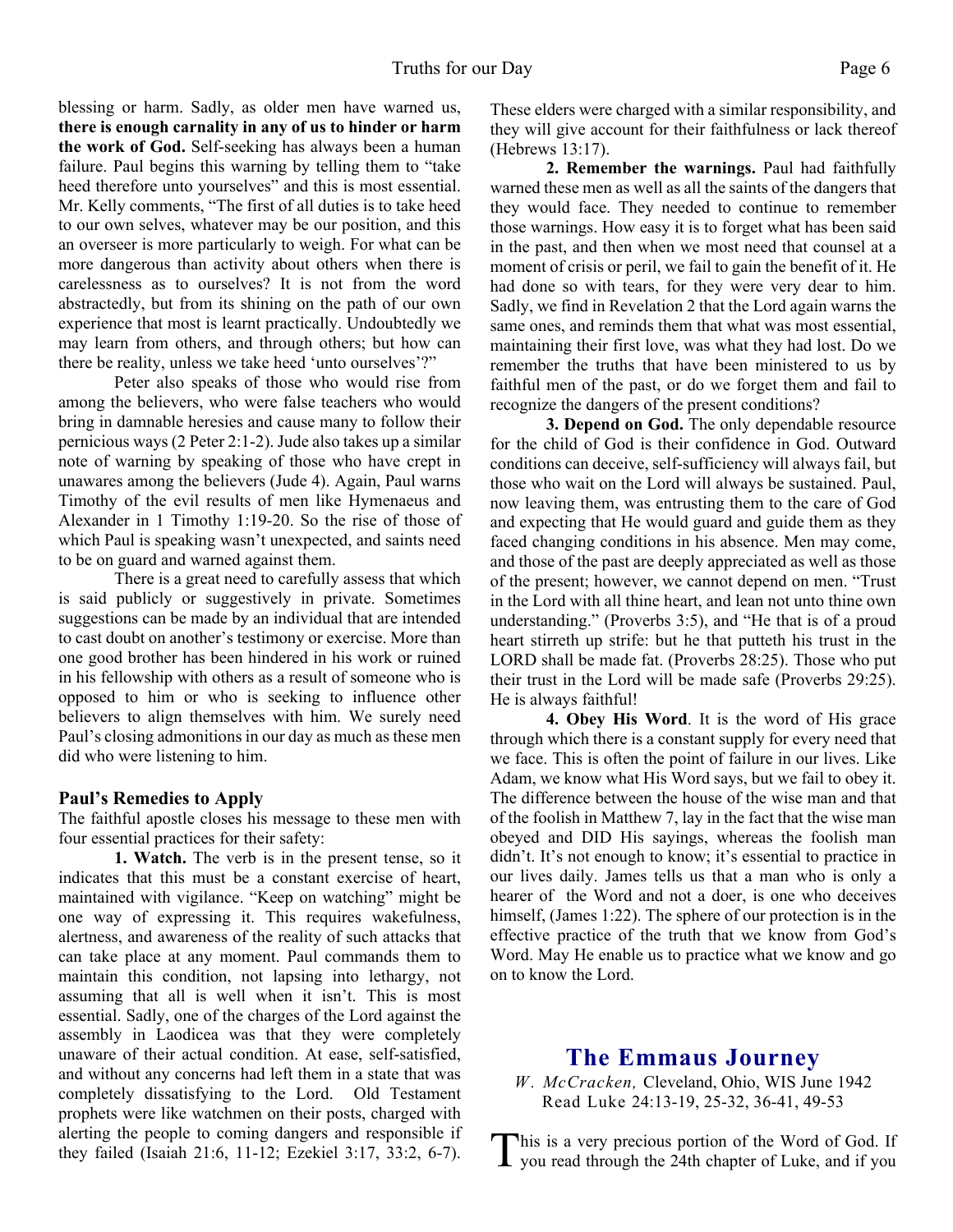are in any measure in touch with God, your heart would dance for very joy. The reason that it is so precious to the child of God is because it is full of Christ from beginning to end, and that which is full of Christ is dear to the heart of every child of His. This chapter begins with the resurrection of the blessed Lord Jesus Christ and it ends with His ascension—with His glorification and His ascension into heaven—and between the commencement and the close it is full of revelations of Himself to His beloved people. There are revelations of Himself from His own precious Word as they company with Him by the way; as He breaks the bread to them; as He stands in their midst and shows His pierced hands and feet; and again as He is about to be taken from them to go into the presence of His God and Father.

#### **Their Theme**

I want to look at this little journey down from Jerusalem to Emmaus which these two were taking, and in what way Christ revealed Himself to these disciples. You notice they were walking and talking together, and we might ask the question, "What were they talking about?" What was the theme of their conversation? Christ! There had been strange happenings in Jerusalem during the past week, but they weren't talking about any of these. Very sad things had happened among their own little company, but they weren't speaking of any of these things. They might have been talking about Peter's denial of Christ. Peter was the one who was always in the forefront—full of courage—and yet remember in the time of testing he failed and he denied his Lord with oaths and curses. But they weren't talking about Peter's denial, nor of the treachery of Judas the betrayer, nor of the failure of their brethren. They had a grander and better subject. They had something that filled their minds and souls even though they were sad by the way. What were they talking about? They were talking about Christ. Christian, what is the theme of your general conversation and mine? As we meet together and converse together and visit in each other's homes and by the way, what do we talk about? The failures of our brethren? We thank God He has graciously hidden many of our weaknesses and failures even from the eyes of our brethren, and we shouldn't talk about the failures of our brethren. There is only one ear that you should ever pour the failures of our brethren into and that is the ear of your Father in heaven. If you see their wickedness and the things that grieve your soul, take it into the presence of God and tell Him all about it, and pray for your erring and failing brethren. We are to be faithful to them. Don't talk to one another about the failures of your brethren. God knows we have enough of our own, and sometimes some of us like to get in the judgment seat and pass judgment on this and that one, and we very often are far, too far from home. If we knew more how to deal with ourselves unsparingly, we would have far less to say about the failures of our brethren.

 These two disciples had a grand theme to talk about. This is the theme that never gets stale. You will never get out of subject matter as far as the theme is concerned. It will always be sweet and fresh and dear to the heart of God, and it will always liven and freshen and bless your own soul if Christ is the theme of your conversation. Is He? How much do we speak of Christ, that blessed One who went all the way to Calvary just to shed His precious blood for us, and the One who died to take us home to be forever with Himself? Do we often talk about Him?

#### **Their Companion**

Then Christ was not only the *theme* of *their conversation,* but He became their **Companion***;* and do you know that where two are talking about Him, He is very, very near? He is always pleased to draw near and go with them. He is never very far away from the heart that is full of Himself. He drew near and went with them. It is grand to be in company with our blessed Lord Jesus Christ, and if you want to have a pleasant, a short and an enjoyable journey, get good company. "Jesus Himself drew near, and went with them." Christian, I wonder how much you and I know from day to day of having Christ as our Companion? I am afraid there are a lot of us like the parents of the blessed Lord Jesus, when they went up to the temple, and after they had offered their sacrifices they went home, but Jesus stayed behind and He got in among the lawyers and doctors of the law in the temple and He was hearing them and asking them questions, and there His parents supposed He was in their company. They took it for granted He was walking with them, that He was one of their number in their midst, but when they began to seek Him, they didn't find Him. He was absent, and they began to seek Him, sorrowing. They lost Him one day and it took them three days to find Him. Is He with you day by day? Is He speaking words of comfort and consolation? Does He walk and talk with you, and does He cheer you on life's way? When He is our companion, He defends us, He supports us, He guides us and comforts us by the way. The Christian life is a sad and dreary pilgrimage if Christ is not in it.

#### **Their Teacher**

But He was not only their **Companion***,* but a little later on He became their **Teacher***.* What did He teach them? "He expounded unto them in all the scriptures the things concerning Himself." I have wondered again and again and have sometimes tried to fancy in my mind where He would begin and what He would take up and say about these things, and I wonder sometimes if He went back to the Garden of Eden and then to Abel's lamb, and to the blood-sprinkled door in Egypt. God has graciously given to us a wonderful Book, and all the Scriptures are full of the things concerning Himself. It is only an anointed eye that can see it and the Spirit-taught soul that can take it in—the things concerning Himself. As they were traveling by the way, their hearts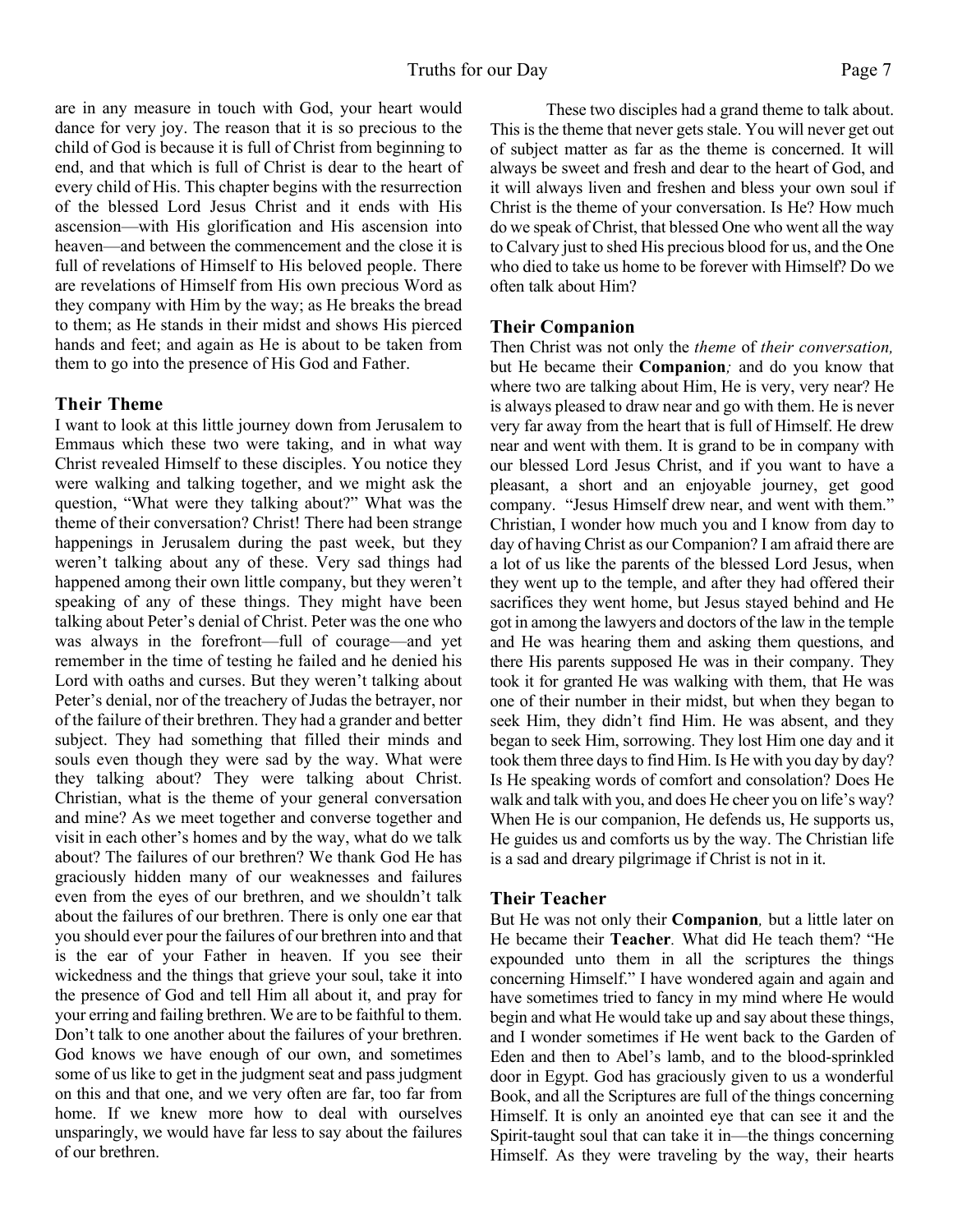began to warm and their spirits began to get stirred, and maybe one would be nudging the other and saying, "Did you ever hear anything like that before?" There is no Teacher like Him! **Man's teachings only fill the head with emptiness and pride, and fill an individual with a knowledge of his own importance. Christ's teachings always humble, and Christian, you will never get a swell-head if you are learning from Him!** If you want truth that is going to stick, and refresh and uplift you, you must learn it from God, and God can give you more food for your soul out of one verse than a Bible school could give you out of a course of lectures, though right they may be in their own place. Have we been learning of Him, and learning from Him? If we have, I am sure of this, that we are more godly and Christ-like and more like our Lord Jesus intended that we should be.

#### **Their Guest**

Then the One who became their *Teacher* later on became their *Guest.* He went in to tarry with them. It is a nice thing to have Christ in the home. What a home ours would be if the consciousness of the presence of Christ were in it and with us at all times! It would guide us and make us careful in our conversation; it would make us careful of our acts, where we went and what we did, and of what and how we spoke, if Christ came in as in this case to tarry with them. Christ is one who brings His own repast. He spreads the feast and you and I have the privilege of sitting down and feasting with Him. He feasted with them, and as He put His hands out to break the bread, He was known to them. And immediately they began to say, "This is our blessed Lord and Master, the One who has died. Look at His wounds. This is the One we longed for and we feared we had lost Him, and He is with us again!" Then He departed out of their sight; He left them for the time being. But He left them with rejoicing souls and praising tongues and with all their sorrow and grief gone, for He was known to them in the breaking of the bread.

#### **Their Comforter**

Then the One who became their *Guest,* became their *Comforter.* They were in sorrow and trouble again in the upper room, and the door was shut for fear of the Jews, and Jesus came in and stood in the midst and they were terrified and afraid, but He spoke to them words of tender rebuke. "Why are ye troubled? and why do thoughts arise in your hearts? Behold my hands and my feet, that it is I myself:" "I am the one who loved and died for you, and do you think I will leave you now?" He showed them the tokens of undying love, the tokens of eternal compassion for them, and He showed unto them His hands and His feet. Christian, are you ever troubled? Does the look of trouble ever cross your face and you wonder which way to turn, and how you are going to get out of this and that, and no one knows your trouble but God? Did He die for you, brother? Is He living for you? Then why are you troubled, and why do thoughts arise in your

hearts? Do anxious thoughts ever arise in your hearts? "Behold my hands and my feet;" that should silence every question and put an end to every trouble and still every fear. Christian, He is still the Comforter of His people. Christ sent the Holy Spirit into the world to be the Comforter of His people, but Christ can comfort His people still.

#### **Their Blesser**

Then a little further down the one who became their *Comforter* becomes their *Blesser.* He led them out as far as to Bethany and lifted up His hands and blessed them. He often blessed them during His pilgrimage on the earth, but this was the last blessing He was going to bestow upon them before He went back to heaven. But He is going to come again, and come as the great and eternal Blesser of His people and He is going to bless His people and take them home to be with Himself forever. God is the great Blesser of His people!

 We used to sing "C*ount your many blessings, name them one by one, Count your blessings, see what God bath done; Count your blessings, name them one by one,* And it will surprise you what the Lord hath done."

 Have you ever tried to count the blessings He has bestowed upon you? "Blessed be the Lord, who daily loadeth us with benefits, even the God of our salvation" (Psalm 68:19). He brings a fresh load every day and just burdens us down with the load He lays upon us. Brethren, has He blessed you? Has He blessed you in temporal things, such as with a strong physique, and a healthy body and sound mind? Has He blessed you spiritually? He has always been the blesser of His people, and He is going to bless them throughout the unending ages of eternity. What a blessed Lord Jesus Christ is ours—the blesser of His beloved people.

 The last word is, Christ as their *Lord***.** They worshiped Him, and they returned to Jerusalem with great joy, acknowledging the Lordship of Christ. Brethren, Christ is not only your Savior and mine, but He is our Lord. Do we own His Lordship; do we acknowledge His Lordship; do we bow to the things He says? Blessed be God, He will be our Lord forever and forever! It is our privilege to worship Him on Lord's Day morning while sitting at His table, but brethren, it is also our privilege to worship Him during the week as our Lord as well. He should be Lord of all, and I should be acknowledging Him as Lord to the glory of God the Father.

May we remember that God would have us to have Christ as the Theme of our conversation Christ as our Companion Christ as our Teacher Christ as our Guest Christ as our Comforter Christ as our Blesser and

Christ as our Lord.

May we do it now, and if we do, it will be to His glory and to our profit and blessing!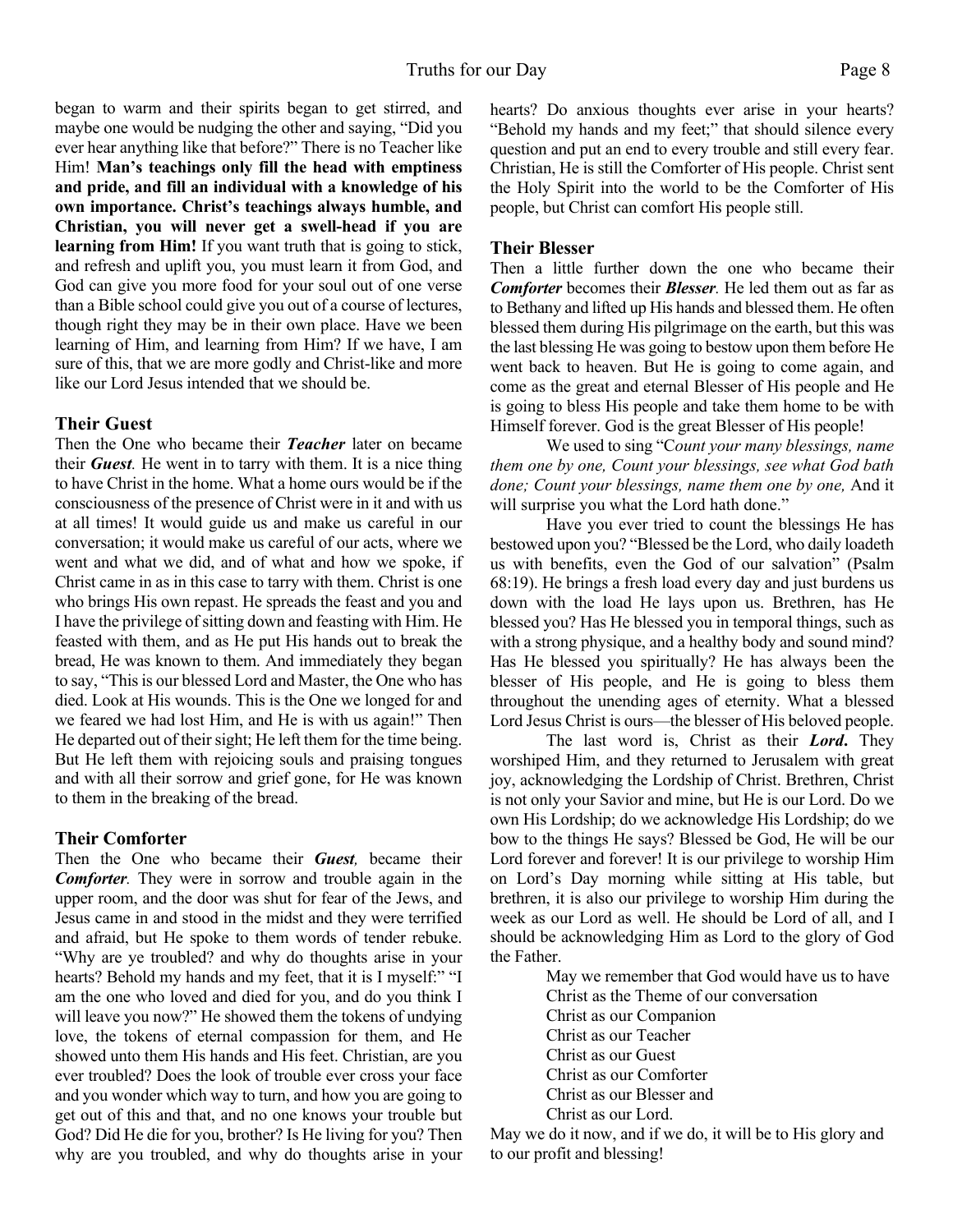God's schools are everywhere. He will not forget those committed to His care, and there is no ill to ourselves or those dear to us He may use for education in that which is highest and noblest. No circumstances are so unpromising, no surroundings so difficult that through them God cannot teach wonderful lessons to those He is training

### **"That Which is Perfect is Come!"**

#### *Enoch Coppin*, New Zealand

**M**iraculous signs are explicitly stated to have been Di-<br>winely given credentials of the Word by the Apostles "at the first" (Hebrews 2:2-5). These signs were not expected by the Apostles to continue after the canon of Holy Scripture was complete or "perfect" (1 Corinthians 13:10). "The Scripture came as Holy men of God were borne along by the Spirit." Till the Bible was entirely written, there was need to give heed to prophesyings, revelations, tongues, interpretations, knowledge, healings, etc.

 Even these were, in apostolic times, being counterfeited by Demons, and the believers were exhorted to "try the spirits whether they be of God," and "Despise not prophesyings, but prove all things and hold fast that which is good" (1 Thessalonians 5: 20; 1 John 4:1). For counterfeits of the Holy Spirit read 1 Timothy 4:1, 2. Some appear to think that the only test to be applied to spirits and teaching is whether or not they acknowledge "Jesus Christ come in flesh." God has at least five tests, which are:

1. The Incarnation; 1 John 4:2, 3; 1 Tim. 3:16.

2. The Oneness and Equality of the Son with the Father. 1 John 2:22

3. Redemption and reconciliation by blood. 2 Peter 2:1; Romans 5:11; Ephesians 1:7; Colossians 1:23.

4. The Sovereign Lordship of the Lord Jesus Christ. Jude 3, 4; 1 Corinthians 12:3.

5. The Coming again of Jesus Christ in Flesh. 2 John 7, (Bagster Greek).

 The undoubtedly supernatural (or subnatural) phenomena sometimes following what some wrongly call a Baptism of the Holy Spirit is really Emotionalism or Demonism. Though speaking in the Name of Christ and professing to be energized by the Holy Spirit, it is really "seducing spirits" and the associated teaching is a "doctrine of demons." We need not be surprised at this, for we learn from 2 Corinthians 11:14, 15 that Satan is transformed into an angel of light, and his ministers into ministers of righteousness. The

earnestness of those "deceiving and being deceived" is unquestioned, as also are their ecstatic feelings and irrational babblings when the powers of darkness grip them. A man of unsound mind may experience all they experience. The work and power of the Holy Spirit is characterized in the believer by a "sound mind" (2 Timothy 1:7).

 Nothing could be more plain than the teaching of 1 Corinthians, chapter 13, in regard to gifts of prophecy, tongues and knowledge, etc. Chapter 12 describes the gifts. Chapter 13 tells us that as the "in part" period of the canon of scripture gave place to the complete or "perfect" completion miraculous signs such as prophecies, tongues and knowledge would "fail," "cease," and "vanish away." Chapter 14 contains instructions as to the relative place and careful use of these signs and gifts in the church while they should last.

 We have a complete Bible. That which is "PER-FECT" is come!

 The three portions which deal particularly with spiritual gifts are Romans 12, 1 Corinthians 12 and Ephesians 4. Let us note how, as the Bible neared the "Perfect" completion, the miraculous gifts, necessary as credentials and revelations from God at the first (Hebrews 2: 3, 4) become less common till they ceased. Romans, reckoned to have been written later than 1st Corinthians, omits some from the list. Even at this stage the Bible was not complete and some inspired utterances would be expected. Hence we have the warning of 1 Thessalonians 5, "Quench not the Spirit," "Despise not prophesyings; Prove all things, Hold fast that which is good."

 Even before the Apostles passed off the scene there had been a subsidence of the miraculous phenomena which had been active at the commencement.

 The period in which the Church depended for direction partly upon writings, and partly upon inspired utterances is past. We have a complete Bible! With, or even before, the passing of the Apostles, the gift of prophecies failed, the gift of knowledge vanished away and the gifts of tongues ceased. It is significant that one class of religious professors which the Lord says will be outside the closed Door (Matthew 7;15, 22) will be composed of many who have claimed to be prophets.

 The epistle to the Ephesians shows the apostles, prophets, evangelists, pastors, and teachers to be adequate "for the perfecting of the saints, for the work of the ministry and for the edifying of the Body of Christ." When the New Testament was complete, the Word of God was no longer "in Part" written and in part oral, so there is no use for further apostolic and prophetical utterances. Hence the last written portions warn against any who might claim to be apostles or prophets with such gifts.

#### **"The Perfect has come"** (1 Corinthians 13:10).

Infancy and the conditions of it have passed away. No longer we see "as in a mirror darkly." Obscureness no more limits